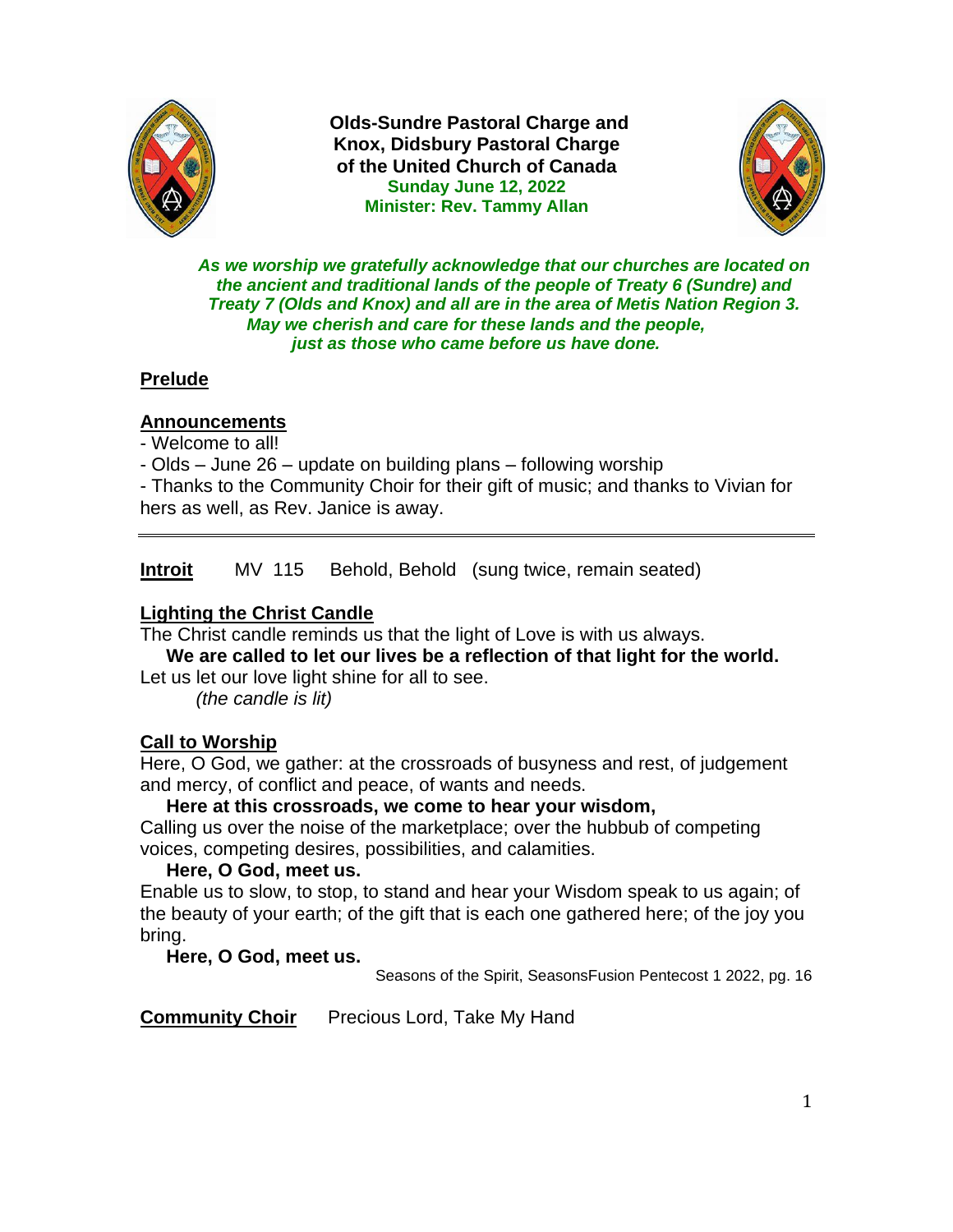## **Opening Prayer**

We delight in you, O God. We give thanks for your Wisdom woven, at the beginning, brought forth from you, Creator God: before land was shaped, before the waters swirled and flowed. Wisdom stood beside you and before you, as you carved the mountains and bent the streams. She spoke then; she speaks still.

 **May we listen for her. May we open our ears and our hearts to her inspiration. We delight in you, O God – and we give you thanks that you delight in us. Amen.**

Seasons of the Spirit, SeasonsFusion Pentecost 1, 2022, pg. 17

**Hymn** VU 315 Holy, Holy, Holy

## **Time with the Children in All of Us**

Things that come in 3's …

look at the symbol at the back of the church –it has 3 points, each point comes together in a common centre…3 in 1…called a triquetra (Latin word meaning 3 corners)…

Sometimes we talk about God like that…God, Christ, Spirit….sometimes we imagine God as loving parent, God as Jesus who was God in human form; and the Spirit, unseen yet with us always….3 different ways of speaking of God. We call that – the 3 different ways, the Trinity.

**Hymn** VU 299 Teach Me God to Wonder

## **Readings**

## **Proverbs 8:1-4 and 22-31**

#### **The Gifts of Wisdom**

**8:1** Does not wisdom call, and does not understanding raise her voice?

**2** On the heights, beside the way, at the crossroads she takes her stand;

**3** beside the gates in front of the town,  $\frac{1}{2}$  the entrance of the portals she cries out: **4** "To you, O people, I call, and my cry is to all that live.

## **Wisdom's Part in Creation**

**22** The Lord created me at the beginning of his work,  $\frac{1}{2}$  the first of his acts of long ago. **23** Ages ago I was set up,  $\sum_{i=1}^{n}$  at the first, before the beginning of the earth.

**24** When there were no depths I was brought forth,  $\sum_{s}^{T}$  when there were no springs abounding with water. **25** Before the mountains had been shaped, before the hills, I was brought forth—**26** when he had not yet made earth and fields, or the world's first bits of soil.

**27** When he established the heavens, I was there,  $\sum_{i=1}^{n}$  when he drew a circle on the face of the deep,  $28$  when he made firm the skies above,  $\frac{17}{156}$  when he established the fountains of the deep,

**29** when he assigned to the sea its limit,  $s_{\text{ee}}$  so that the waters might not transgress his command, **E** when he marked out the foundations of the earth, **30** then I was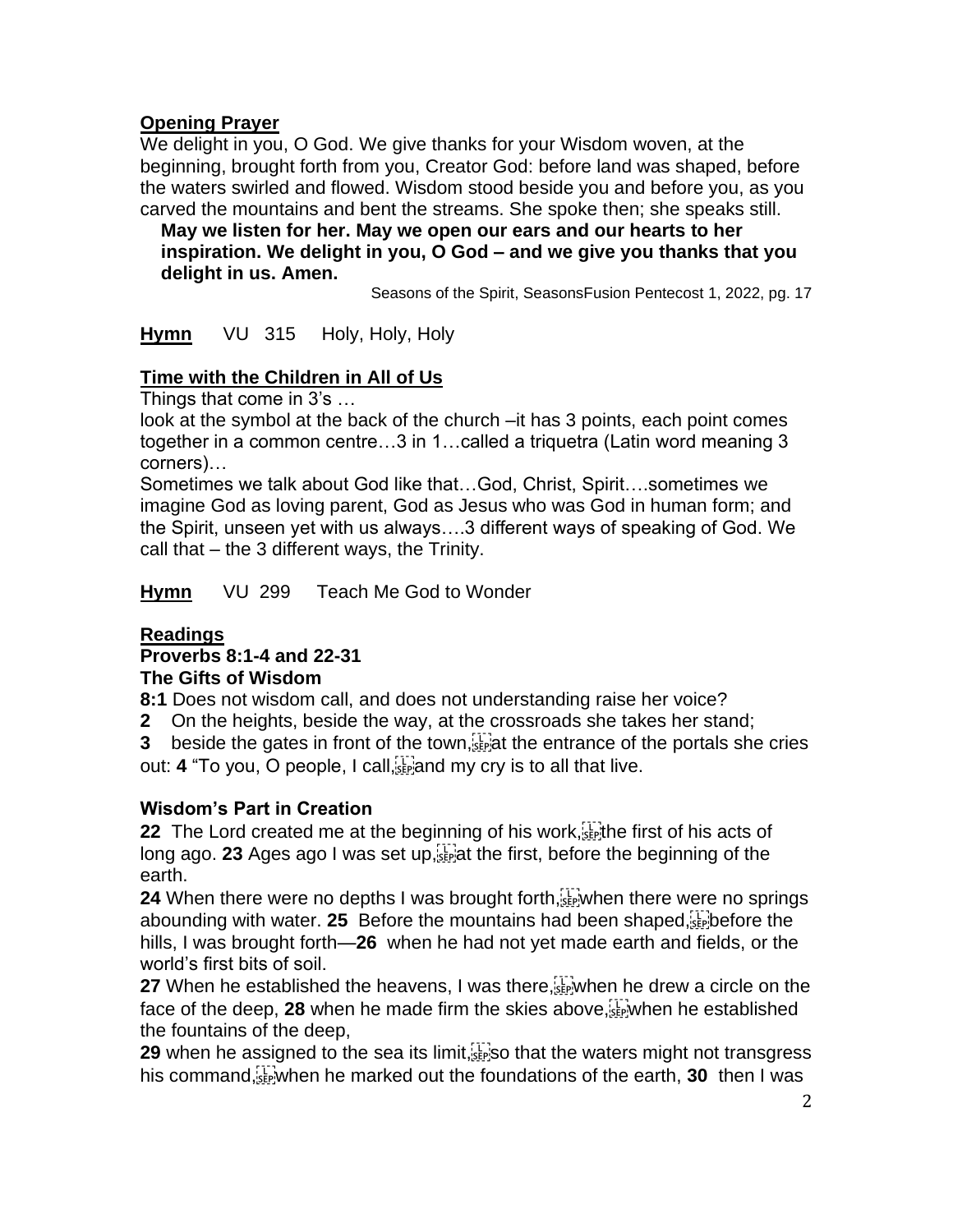beside him, like a master worker <sup>[17</sup>] and I was daily his delight, **Figure** poicing before him always,  $31$  rejoicing in his inhabited world  $\frac{1}{100}$  and delighting in the human race.

#### **John 16:12-15**

**12** "I still have many things to say to you, but you cannot bear them now. **13** When the Spirit of truth comes, he will guide you into all the truth; for he will not speak on his own, but will speak whatever he hears, and he will declare to you the things that are to come. **14** He will glorify me, because he will take what is mine and declare it to you. **15** All that the Father has is mine. For this reason I said that he will take what is mine and declare it to you.

### **Response to the Scripture Reading**

This is the witness of the people of God. **Thanks be to God.** 

### **Reflection**

To go back to the earlier conversation – with the child in all of us…after hearing the scripture passages – another Trinitarian formula for the divine – Wisdom, Creator, Spirit of Truth.

Today is Trinity Sunday – next week, we begin the longest of the seasons of the church calendar, with roughly 5 months of 'Ordinary time.' The length of the ordinary time varies because of the timing of Easter, which was rather late this year. There are no big Holy days in this season. Ordinary in this context isn't about plain old, plain old. It is about ordered, following a sequence. This year, if Kelly follows the lectionary, you'll mostly follow Luke's gospel, and learn the stories of Jesus' life and ministry from that perspective.

The Day of Trinity, the concept of the Three-in-One God – those are not biblical concepts.

In fact, the word 'trinity' never appears in scripture, although the three persons of the Trinity certainly all are found throughout scripture. The idea of the Trinity is a construct of the early Christian Church – with the great theologian Augustine- or Augustine, kind of like tomato or tomato. Anyway – the Trinitarian Formula, as it's called in the church, arose out of the Council of Nicea, in 325 AD.

Some argue that it came about as a means to define God, to put some sense of common understanding and common language around the great mystery of the divine; and some believe that need to define – or perhaps confine God came about as a means of countering the faiths that worshipped many small 'g' gods.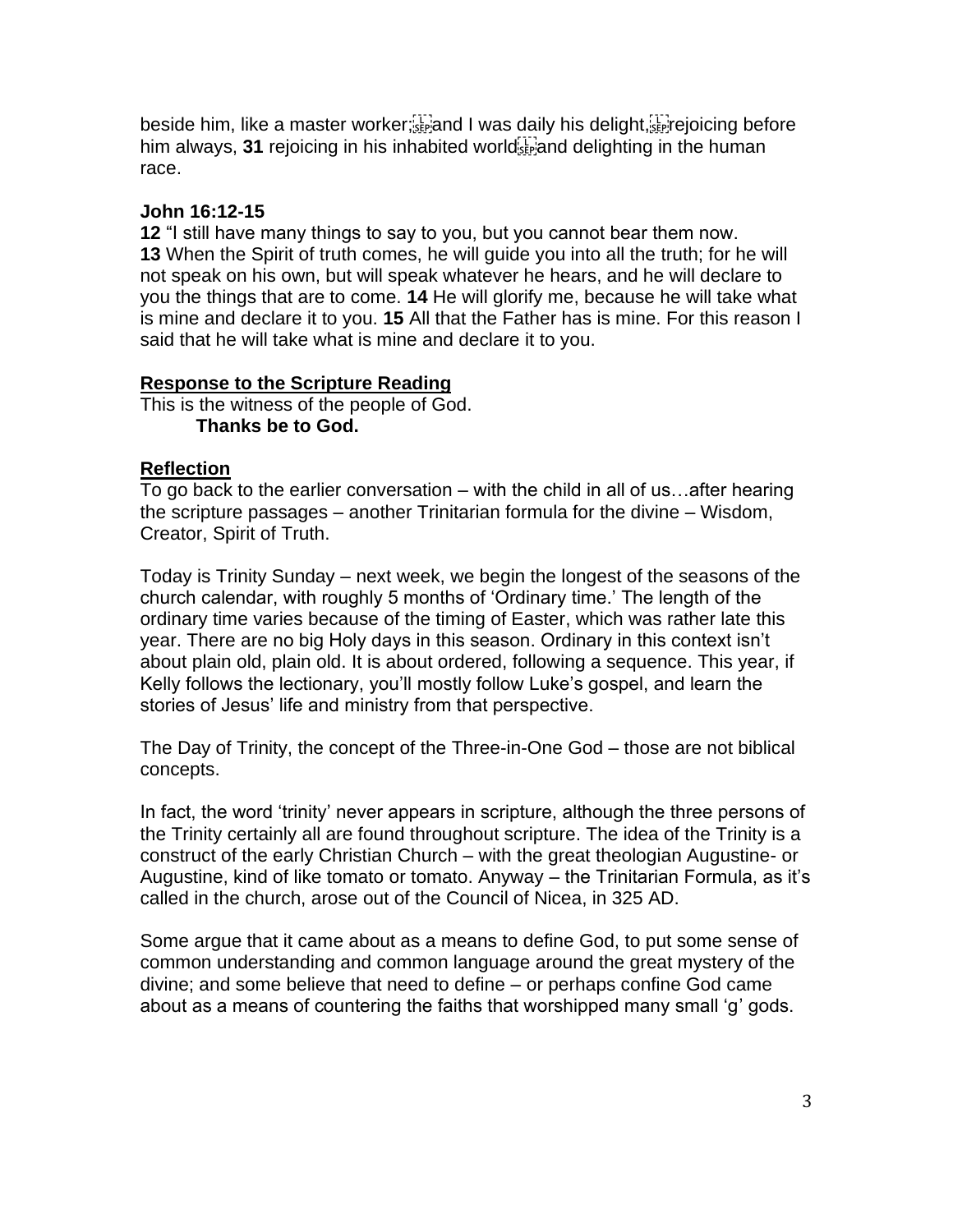For many years, the early church tried to limit God to 3 "persons" or images – Father, Son and Spirit. That hymn, that we sang earlier - Holy, Holy, Holy – it's a hymn written about the Trinity.

Some of the most passionate conversations in the church still today revolve around the trinity; and how we understood the mystery that is God.

That discussion reaches beyond our denominational borders, as our understanding of God language has an impact on our relationships with the broader ecumenical community of faith, and the agreement we have to uphold that Trinitarian formula of Father, Son and Spirit in order to maintain a recognition of baptism across ecumenical lines.

What that means is that on our baptismal certificates, those words are there – so that it reads… name, was baptized in the name of the Father, Son, and Holy Spirit….at our town United Church, on whatever date, into the Holy catholic church - catholic being small 'c' and meaning the universal church.

In using that language – recognizing the Trinity in those terms, Father, Son and Holy Spirit, we assure that our baptism is recognized by other denominations. In speaking the words of baptism, I make sure I use the Trinitarian formula – however, I stand on the side of the discussion that says there are many more ways to envision and experience the divine, so I also speak other words…God – father and mother of us all; the Son, love incarnate; the Holy Spirit, loves power.

I have colleagues that find little inspiration in Trinity Sunday – who simply do not name or recognize it's place in our worshipping lives. They argue that there are so many more ways to envision and experience the holy, so many more ways to perceive the presence of God among us – that to limit naming the Holy to that prescriptive formula of Father, Son, and Spirit is not helpful. Even biblically, there are indeed so many images of God – God as light; God as Mother Hen protecting her brood; God is wind and fire.. and so many more.

For me, this day is about honouring the history of our faith; where we have been, how certain things have come about – and taking that Trinitarian Formula as a starting point for discussion on who God is for us, who Jesus is for us, who the Spirit is for us, today.

We are created in the image of God...I believe that; yet I believe that all of creation is made in the image of God – such that to try and describe God, contain God, to mere words seems impossible to me.

Our need to name the divine, speaks of our own human limitations, our own needs to find meaning, and to speak of our experiences.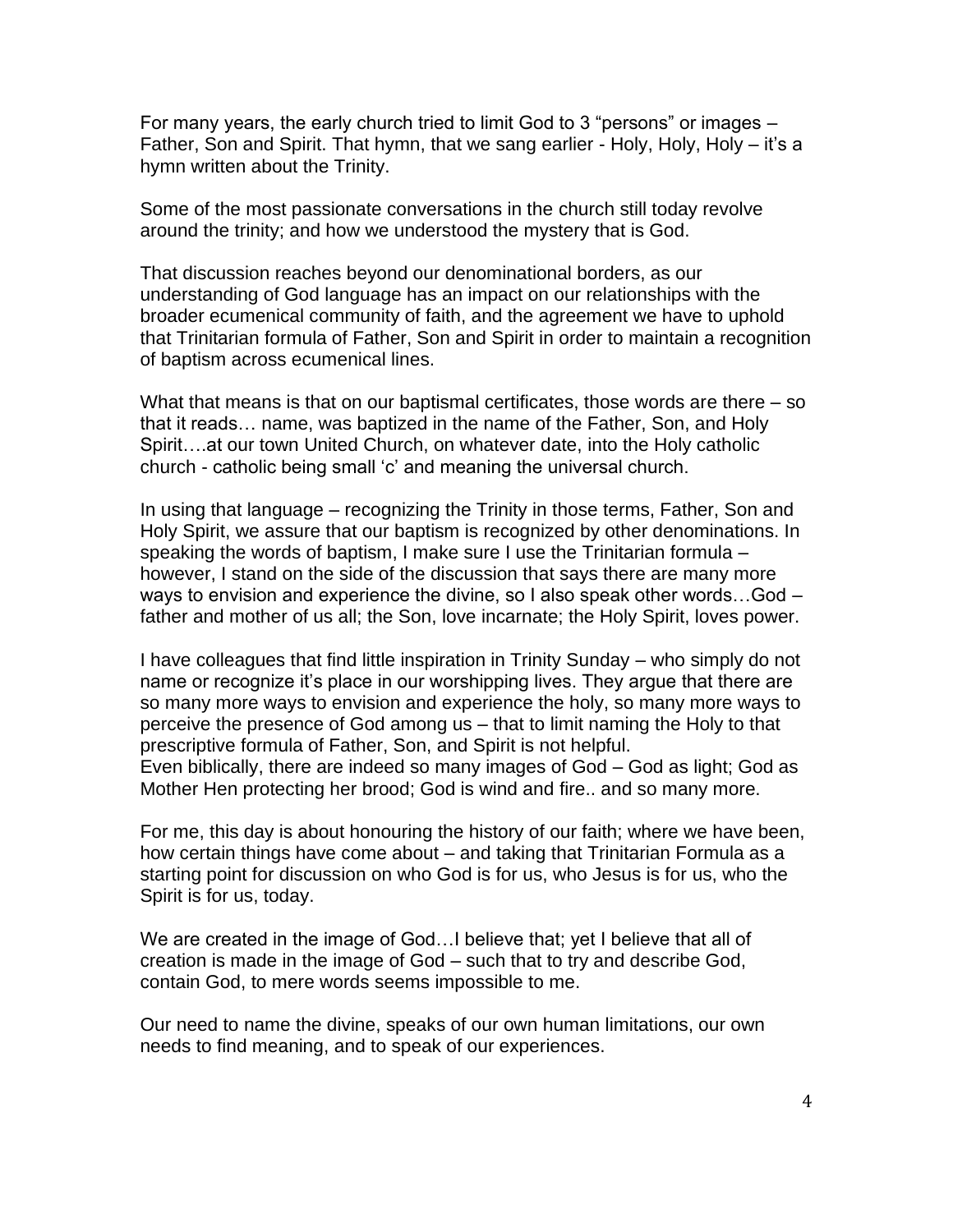In saying we believe that we are created in the image of God – an aspect of that image is compassion and love. To live as an image of God, therefore, is to live with love at the core of everything we do.

Easy enough to say. Somewhat more challenging to live out. Yet that is the call, isn't it. Each of us – individually – first; and then collectively, as community, as people of faith, is called to live love, to live with our understanding of the divine informing how we live our lives.

Let's start with the scriptures for today. How do they inform our thinking, our acting?

Proverbs – today's reading is part of a longer poem. This is one of the 5 creation stories in the bible. We're really familiar with the Genesis 1, and the 6 days of creation, with God resting on the  $7<sup>th</sup>$ ; and Adam and Eve version; there's also a brief creation narrative in Psalm 8 (another one of today's lectionary readings); and finally, in John's gospel opens with the words "In the beginning was the Word, and the Word was with God, and the Word was God. <sup>2</sup>He was in the beginning with God." (John 1:1-2). The passage goes on, offering another image of creation.

Back to today's reading from Proverbs. It speaks of Wisdom as an expression of God that has been part of the unfolding of God's creation from the beginning. Wisdom, biblically, is a feminine image of God. Wisdom cares about creation, and celebrates creation. The lesson for us, if we're up for the challenge, is to care more for creation, too.

Our planet is crying out for us to care more -to take delight in God's created world. If only we would – perhaps the changes to our climate, the extremes in weather, the warming of our earth, could be slowed down.

In our gospel reading for today- Jesus speaks to the people about a Spirit of Truth that will come to guide the people.

The passage begins with these words: ""I still have many things to say to you, but you cannot bear them now." What I hear in that is that there was still work to be done, but that Jesus knows the time is not yet right for what is left to be said...that another – the Spirit if Truth, will come.

On this, my last Sunday – these words touch home in another way. I, too, still have more to say. However now it is time to take that 'more' to another community, and share God's wisdom in new ways. I trust, and I hope you do too, that the Spirit of Truth will continue to walk with all of us as we journey forward in faith.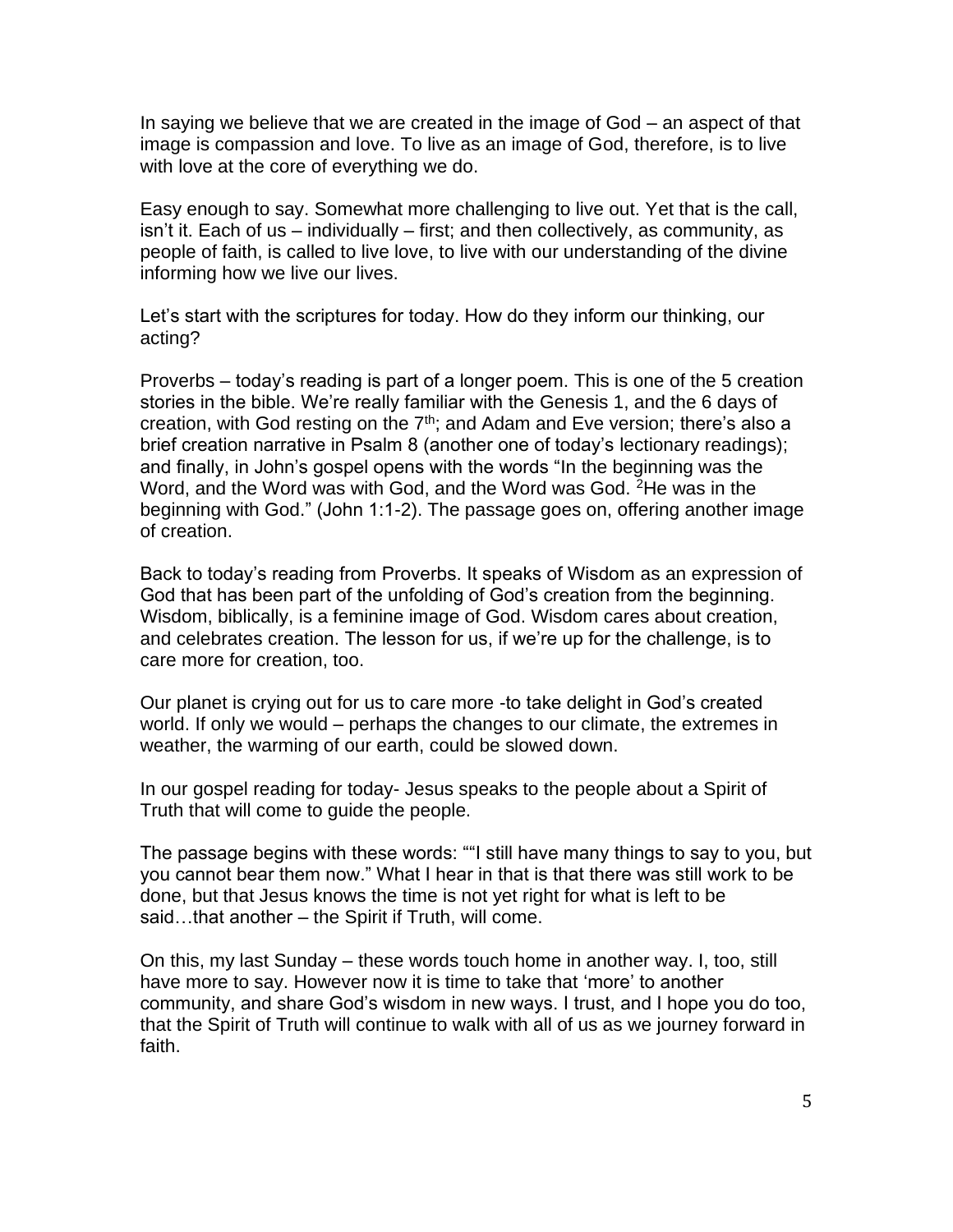We are part of the ongoing story. We are disciples, called to listen for the Spirit in our lives, for the wisdom and guidance of the Spirit, to show us how to love one another, and all of creation.

I leave you today with words of wisdom from our newest United Church statement of faith – a longer piece of poetic writing – the first verses that speak of God – fitting for this day of honouring the Trinity.

God is Holy Mystery, beyond complete knowledge, above perfect description. Yet, in love, the one eternal God seeks relationship. So God creates the universe and with it the possibility of being and relating. God tends the universe, mending the broken and reconciling the estranged. God enlivens the universe, guiding all things toward harmony with their Source. Grateful for God's loving action, We cannot keep from singing. With the Church through the ages, we speak of God as one and triune: Father, Son, and Holy Spirit. We also speak of God as Creator, Redeemer, and Sustainer God, Christ, and Spirit Mother, Friend, and Comforter Source of Life, Living Word, and Bond of Love, and in other ways that speak faithfully of the One on whom our hearts rely, the fully shared life at the heart of the universe. We witness to Holy Mystery that is Wholly Love…. An excerpt from "A Song of Faith", United Church of Canada, 2006.

In gratitude for the many years of love shared in ministry together, I pray that God, Creator, Christ and Spirit, may fill us with wisdom and grace for our journey. Amen.

**Hymn** MV 268 Bring Many Names

#### **Minute for Mission**

*Credit: 99mimimi from Pixabay*

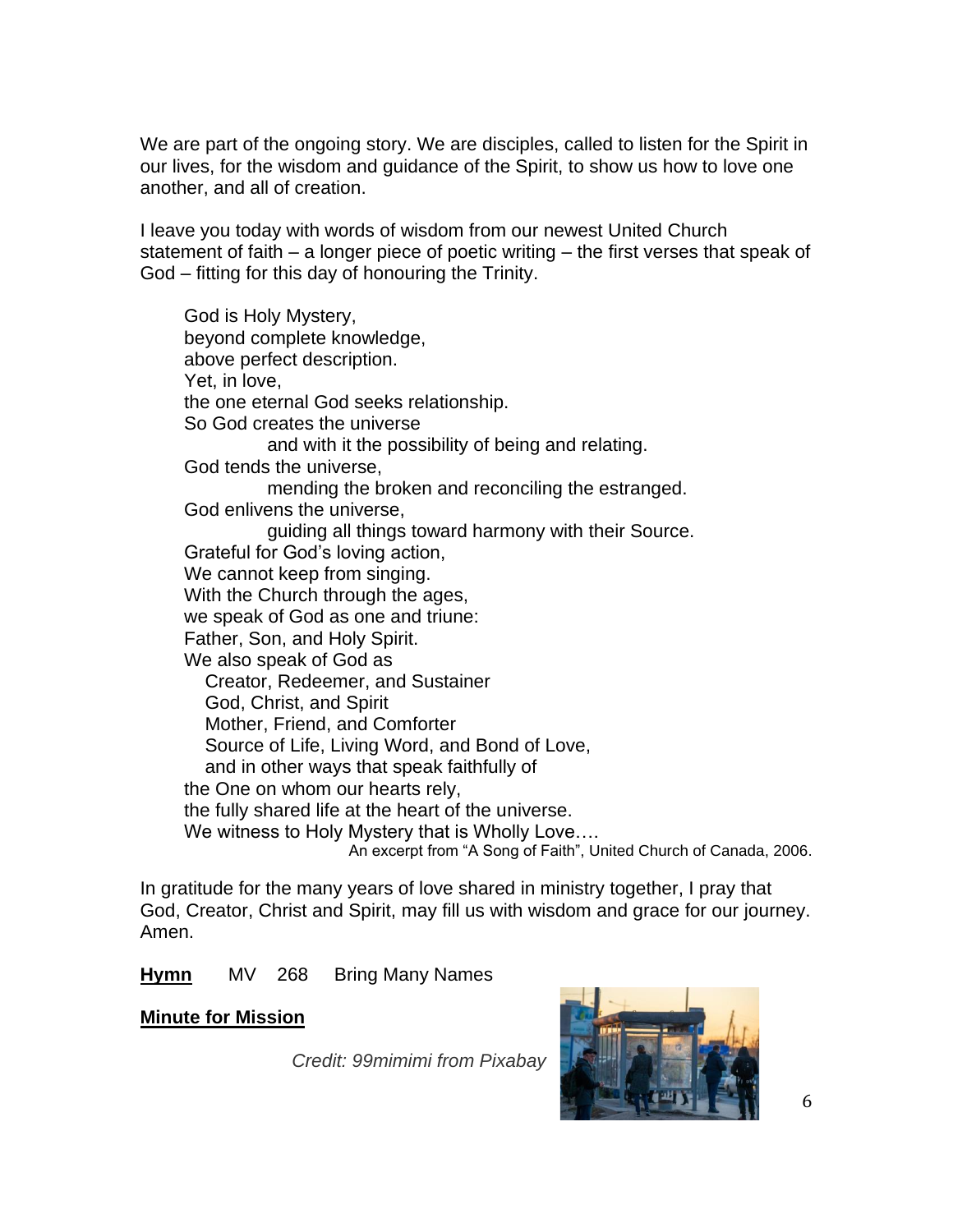Published On: May 13, 2022

Gill visited Mission & Service partner Our Place Society for her meals every day. At one community meal, she met an outreach worker and inquired about making a meaningful change in her life. But making the changes she needed meant accessing programs in parts of the city she couldn't easily get to without a bus pass.

Too often, lack of transportation is a significant barrier that prevents people from accessing the support they need. It's hard to keep appointments, go to school, or visit family and friends with no way to travel. High gas prices, the cost of a vehicle, lack of public transit or a system that does not reach job-rich areas are barriers to creating a better life.

In a recent study, Jeff Allen and Steven Farber, geographers at the University of Toronto, report that in Canada's eight largest cities, 5 percent of the total population are living in low-income households that are also situated in areas with low transit accessibility. "This totals nearly one million people who are at risk of transport poverty nation-wide," they write.

What does it mean to not have adequate transportation? Farber told University of Toronto News it's a mix of disadvantages: socioeconomic status (low income, ill health, being a recent immigrant or elderly) and a lack of access to transportation (being unable to afford a car or to reach destinations easily by transit, for example).\*

"The time is right for a national accounting of those living in transport poverty and the development of a national transport and land use strategy."\*\*

[Mission & Service](https://united-church.ca/donate) partners working on the ground to alleviate poverty regularly help people access transportation so they can improve their lives. The bus pass project that provided Gill with passes she needed to keep life-changing appointments was supported through the United Church's *Gifts with Vision* catalogue. Thank you for your generosity.

**Offertory Music** MV 191 What Can I Do?

#### **Offertory Prayer**

**Bless our offerings, Holy One: our gifts of time, talent and treasure. May they reflect our shared joy and hopes for this beautiful earth. We pray this as followers of the way of Jesus. Amen.** 

#### **Words of Decovenanting**

I thank you, friends and members of Olds, Sundre and Knox (Didsbury) United Churches, for the love and support you have shown me while I have ministered among and with you. Our ministry together has been Christ's ministry, and has been blessed by God. I am grateful for all the ways my leadership has been accepted, challenged, and affirmed. I ask your forgiveness for the mistakes that I have made and any pain that I have caused. I will pray for your ongoing ministry, as you reconfigure your relationships, and continue to serve the communities you find yourselves in.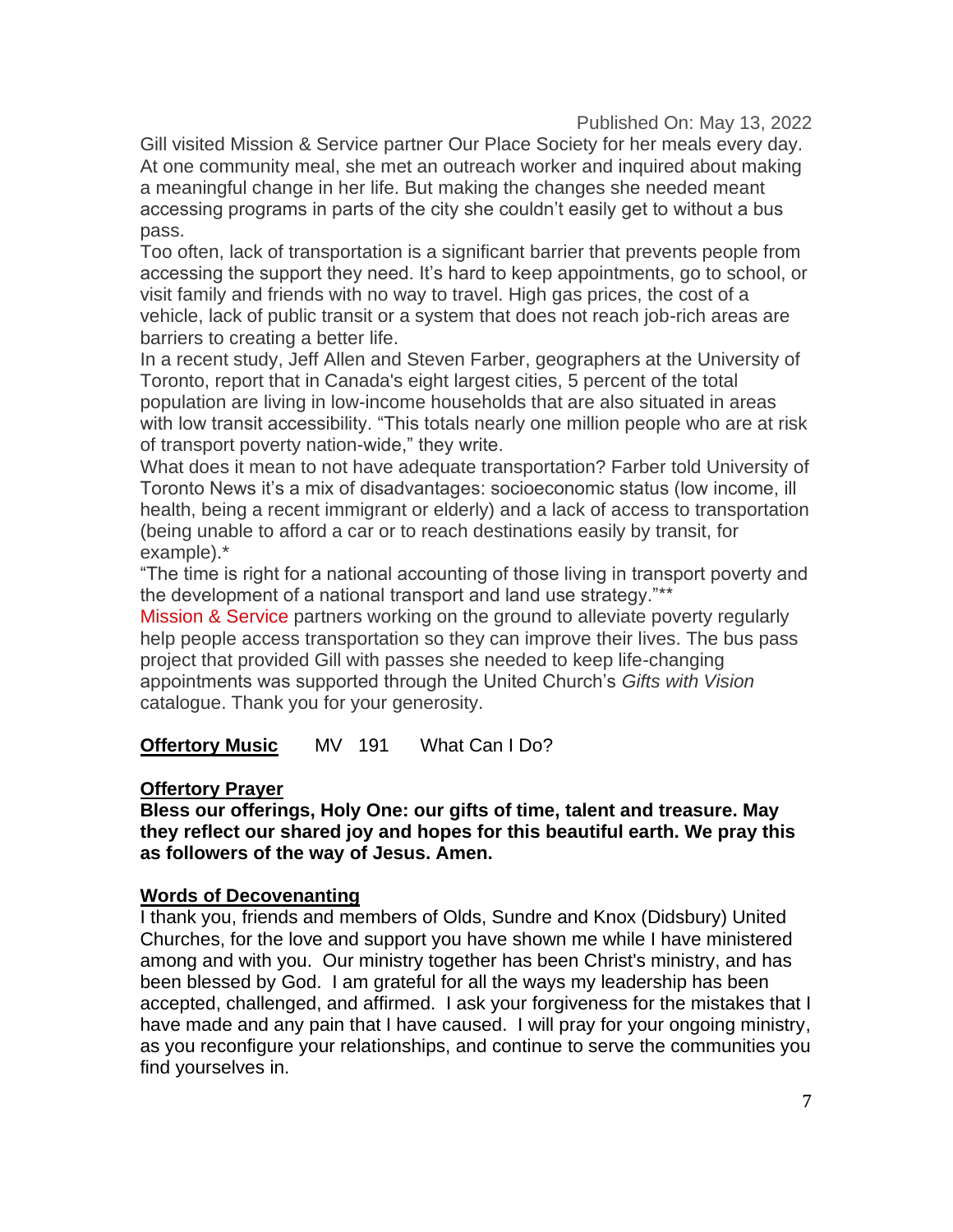**We receive your thankfulness and offer our forgiveness. We are grateful for your time and gifts among us. We ask your forgiveness for our mistakes. Your influence on our faith and faithfulness will not end today. We release you from your duties of ministry here and pray for your** 

 **future ministry among God's people, at Innisfail United Church.**  In gratitude for all that I have learned here, I prepare to leave this ministry, offering my forgiveness as well as my hopes and blessing for your future ministries. Let us bless one another as we sing.

**Hymn** MV 214 May God's Sheltering Wings

## **Prayers for the Day and The Lord's Prayer**

God of love, we come to you with open hearts this day, hearts ready to respond to your call to love.

May the Spirit fill us with strength and compassion towards our neighbors, near and far.

We pray for those in our world who are hungry, and living in poverty. May political, social, and religious leaders work together to mitigate the effects of poverty, throughout the world.

We pray for those who struggle with illness – mental illness or physical illness; for those seeking treatment or awaiting tests, we pray for healing and hope.

We pray for the students who are preparing for final exams, and those celebrating their graduations. May their learning enrich our world. We pray too, for teachers – busy with all the transitions of year end, whose vocation places them in a world of deep responsibility, rich with love and compassion.

We give thanks for the rain and sun, and pray for those who farm the lands around us, who steward the land and animals in their care.

O God, may we feel the Holy Spirit in our daily lives—at work, at play, at home, as we travel.

As we experience the transitions that come with the change in our pastoral relationship, may we trust in your presence with our communities faith. Bless the ministries we have shared, and those that will continue on.

May we live out your call to love, wherever we find ourselves.

It is in love that we take a moment of silence to share our unspoken prayers….

And together, we join our voices in the words that Jesus taught us to pray….Our Father…...

**Hymn** MV 150 Spirit God, Be Our Breath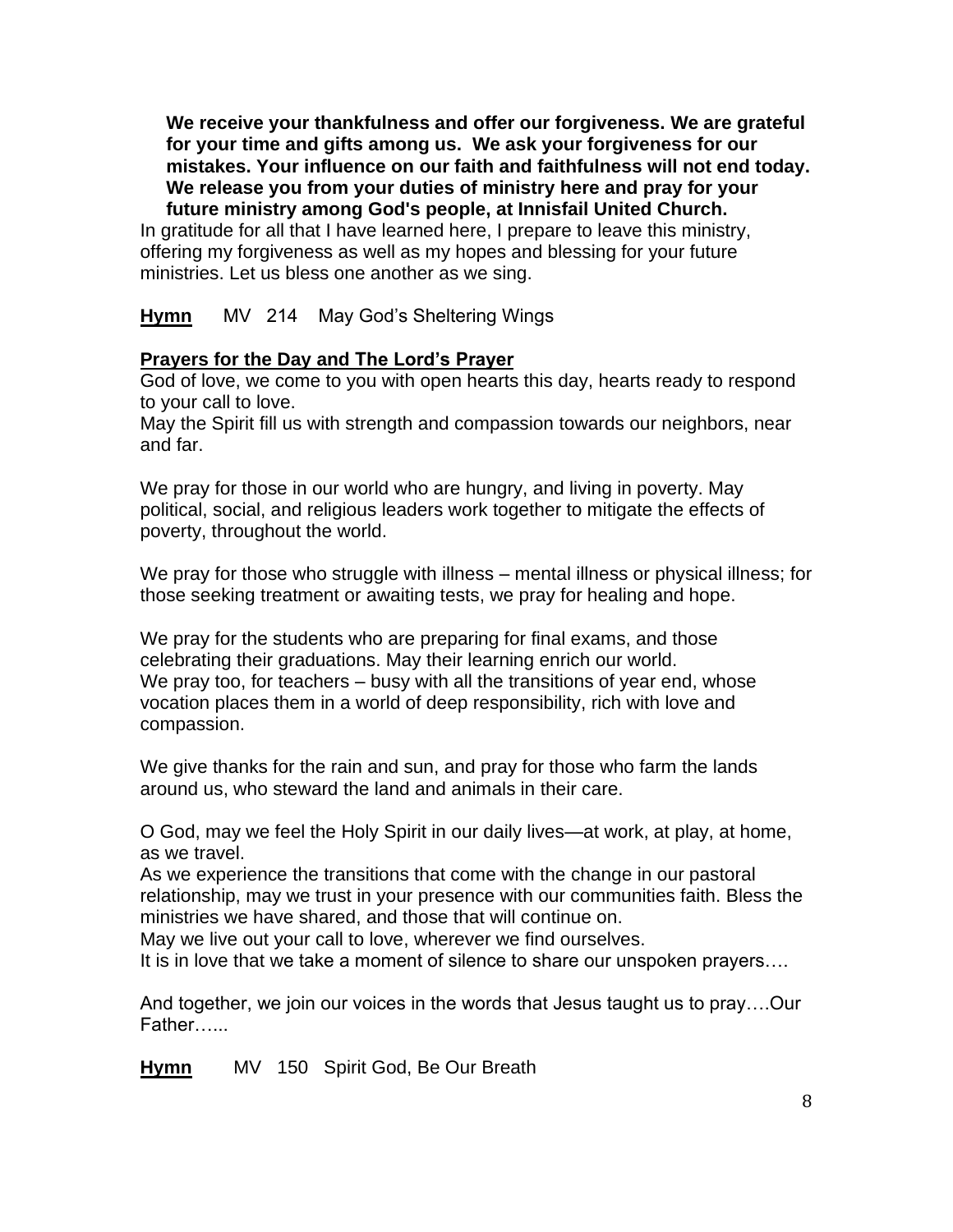#### **A Blessing for Today**

Let us go from here to celebrate the Spirit's presence in all we do. **We will go here the Spirit leads us, to love and serve God. Amen.** 

**Choral Benediction** MV 122 This is the Day

#### **Postlude**

#### *Thank you for participating in our worship service. Please feel welcome to stay for refreshments.*

*Things are changing… June 19th worship leader will be at Knox, with Roxanne Williams guest leader; service livestreamed to Olds United and beyond. 9:30 am. June 26th worship leadership will be at Olds with Rev. Stephen Harper guest leader, livestreamed to Knox (Didsbury) and beyond. 9:30 am.*

*Sundre continues to have in- person worship at 1:30 both June 19 and 26.* 

#### **Beginning July 3rd:**

*Worship times – Olds and Knox 9:30 – in person worship, alternating between churches. July 3, 17, and 31 and August 14 and 28 services will be at Knox. July 10 and 24 and August 7 and 21 services will be at Olds.* 

*Sundre will shift to morning worship – time TBA*